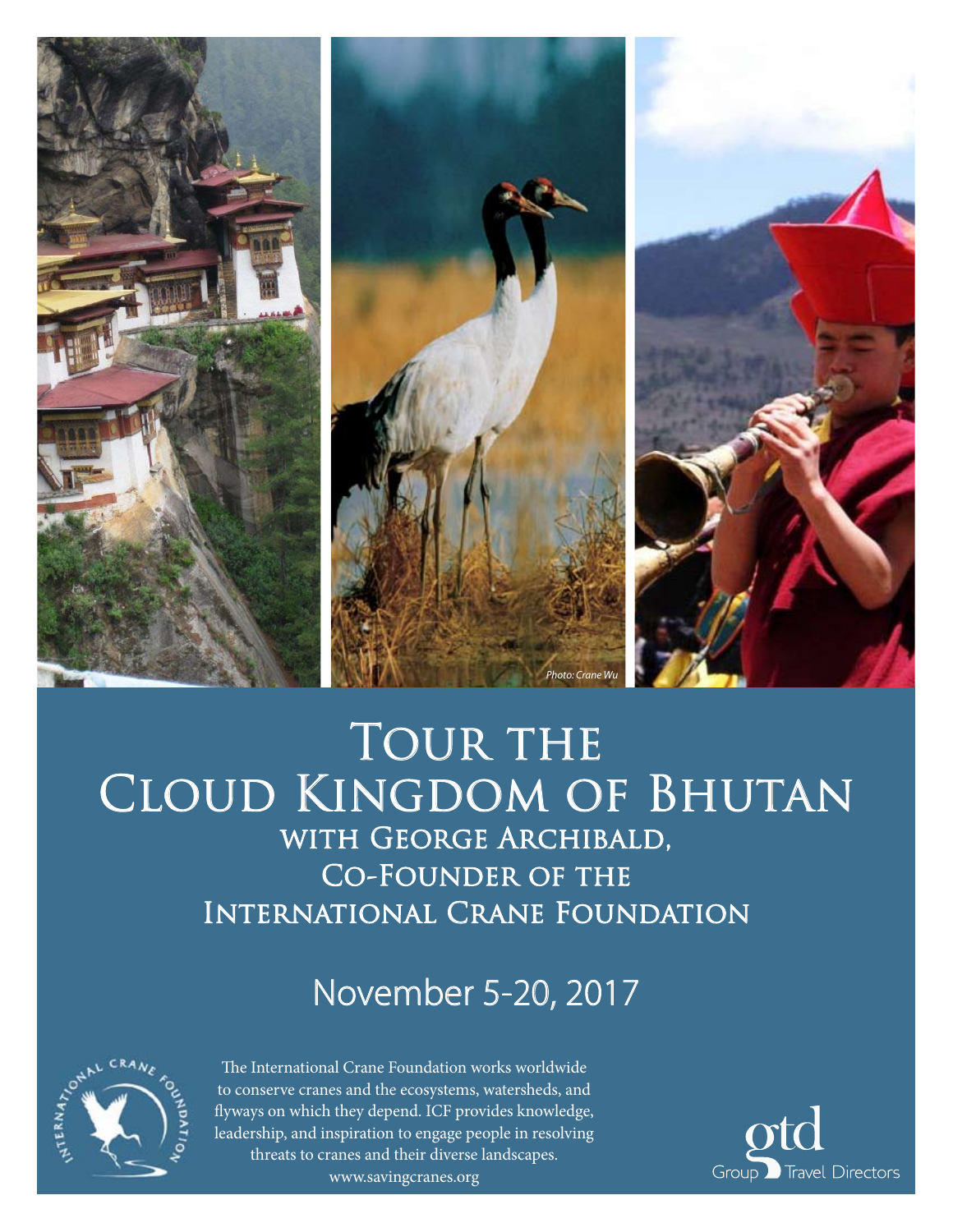# DAY-BY-DAY ITINERARY

## **SUN 05 NOV Arrive Bangkok**

Arrive independently in Bangkok – most arrivals are around midnight or shortly thereafter. Your hotel rooms will be available for check-in from 3:00PM onward on Sunday, November 5. The hotel is located onsite at the airport and can be accessed either by their 24 - hour complimentary shuttle, which departs from Gate 4 every ten minutes, or through the underground, air-conditioned walkway which takes only five minutes. Novotel Suvarnabhumi Airport Hotel

# **MON 06 NOV Bangkok**

The primary order of business today is recovery from our long transpacific flights. The hotel pool is pleasant, and the concierge can arrange Bangkok tours for the energetic. We will rendezvous at The Square Restaurant at 6:30pm to discuss plans for our departure and enjoy getting to know each other during dinner. Novotel Suvarnabhumi Airport Hotel (B, D)

**TUE 07 NOV Bangkok/Thimphu**

This morning fly via Drukair from Bangkok to Paro, Bhutan, where your local host is waiting to greet you for the short trip to the capital city of Thimphu. Today you have the opportunity to acclimate to the high altitude with no strenuous sightseeing scheduled. Ascend for a panoramic view of the capital city and its adjoining areas. There is a lovely hiking trail that cuts through a lush forest of pine trees. After 30-40 minutes of hiking, you will reach the quaint monastery of Wangditse. Keep an eye out for the Kalij Pheasants that are known to frequent this area. Check in at the hotel for dinner and overnight. Hotel Pedling (B, L, D)

# **WED 08 NOV Thimphu/Lobesa**

Start the day with a visit to the National Memorial Stupa, built in 1974 in memory of the 3rd King – His Majesty Jigme Dorji Wangchuck. Then visit the National Institute of Zorig Chusum, a crafts school that trains both boys and girls in the thirteen traditional crafts of Bhutan. Next is the Textile Weaving Factory to see weavers creating elaborate traditional patterns and visit their show room. Depart for the subtropical valley of Punakha. Travel over Dochu La Pass stopping to look for Firetailed Myzornis and Spotted Laughingthrushes. At Dochu La Pass, there is a congregation of 108 Buddhist stupas built on a conch-shaped hillock decorated by colorful prayer flags. Arrive in Lobesa later today. Driving time approximately 3 hours plus stops. Hotel Vara (B, L, D)

# **THU 09 NOV Lobesa**

This morning drive to Tsekha village to seek out the world's rarest heron, the White-bellied Heron, one of the world's 50 rarest birds. The ICF – and particularly George Archibald – has been a key figure in helping with a project to save this giant heron and its habitats, in perhaps the world's only safe place for this rare bird. If we are lucky, we may even see Pallas's Fish Eagle along this river. On the return stop in Punakha to walk across Bhutan's longest suspension footbridge to the Punakha Dzong, built in 1637 and the place where all the Kings of Bhutan are crowned. Hotel Vara (B, L, D)

**FRI 10 NOV Lobesa/Phobjikha**

Today leave for the glacial valley of Phobjikha, most commonly referred to as the "Crane Valley." Phobjikha is Bhutan's largest wetland and a designated conservation area. Because of the presence of a large flock of Black-necked Cranes, which come to Bhutan from Tibet in late October and leave in early spring, it is one of the most important wildlife preserves in the country. There will be plenty of birding and photography stops during today's drive. The Yellow-rumped Honey Guide, which is classified as a globally threatened bird, can often be seen feeding on the honeycombs hanging from the cliffs. Driving time approximately 3 hours plus stops. . Homestays (B, L, D)

## **SAT 11 NOV Phobjikha**

After breakfast, drive to the courtyard of the 17th century Gangtey Monastery to attend the Annual Crane Festival. The International Crane Foundation and its travel partner in Bhutan were instrumental in sustaining this festival, which was mainly initiated to demonstrate the benefits of conservation to the local community. There will be masked and folk dances as well as exhibition stalls at the festival. Perhaps the most popular program of the festival is the Black-necked Crane dance performed by the children of the community school. After lunching at the festival site, George will lead us on a hike through the beautiful pine forest bordering the wetlands. We will plan the walk to arrive at particular point about 4 pm in order to witness the cranes flying to their roost. It is always a special thrill to experience the cranes spiraling down the valley and doing their dances upon landing at the roost. Homestays (B, L, D)

**SUN 12 NOV Phobjikha/Chhume** Travel to Bumthang, the spiritual and cultural heartland of Bhutan. Today's destination is the quaint valley of Chhume where the Black-necked Cranes visit during the winter months. Drive through misty forests of rhododendrons, silver



**Dr. George Archibald** is the co-founder of the International Crane Foundation (ICF). He has devoted his life

to protecting cranes around the world



and helping others understand the global context of bird conservation. From Buddhist monks in Bhutan who see cranes as spiritual beings, to Chinese officials balancing economic development and land conservation, George is able to connect through the magic of cranes and leverage people's interests into effective conservation actions.

firs and bamboo, and make several stops to enjoy the breathtaking vistas of the rolling hills and take in the cool, fresh Himalayan air. Driving time approximately 5 hours. Chumey Nature Resort (B,  $L, D$ 

## **MON 13 NOV Chhume/Yongkhola**

Today's drive is hailed by many as one of the most spectacular in the world. Travel past pristine forests, magnificent waterfalls and quaint villages that have remained untouched from the forces of modernization. Stop atop Shertang La from where (if the weather permits), there are fantastic views of Gangkhar Puensum – the highest mountain in Bhutan and the highest unscaled mountain in the world. In the Ura Valley watch for the beautiful Rosefinch, White-browed Rosefinch, Red-billed Chough, Spotted Nutcracker, Russet Sparrow, Black-billed Magpie and Rufous-breasted Accentor. While driving through lush forests of conifers and rhododendrons you may spot coveys of Blood Pheasants scuttling across the roads. Climb through a magical wonderland of moss-draped trees to reach the high-elevation pass of Thrimsung La, then descend towards the idyllic little village of Yongkhola. This stretch has long been lauded as one of the best spots for birding in Asia with such species as the Black-throated Parrotbill, Goldcrest, Golden Bush Robin, Grey-sided Laughingthrush, and the specialty of this region – the rare Satyr Tragopan. Driving time approximately 5-6 hours plus stops. Trogon Villa (B, L, D)

# **TUE 14 NOV – WED 15 NOV Yongkhola**

Spend the next two days birding in beautiful Yongkhola. The region's pristine broadleaved forests make it a natural haven for several species of birds. Some of Bhutan's rarest birds are found in this region such as the elusive Ward's Trogon and the majestic Rufous-necked Hornbill. Other bird species found in this area are various types of Scimitar Babblers, Parrotbills, an assortment of Warblers, Fire-tailed Myzornis, Flycatchers, Laughingthrushes, and a variety of Bulbuls. There will be an early start to both days. Much of the morning and afternoon will be spent birding and hiking along the main road that traverses through the Yongkhola/Limithang region. With luck you might encounter the charismatic and photogenic Capped Langur. The evenings bring an altogether different experience when the forests come alive with the sounds and calls of a variety of nocturnal bird and animal species. Perhaps search out owl species such as the Collared Owlet and the Collared Scops Owl and catch a glimpse of a flying squirrel in flight. Trogon Villa (B, L, D)

# **THU 16 NOV Yongkhola/Bumthang**

Start the journey westwards by backtracking a ways - the drive will be just as fascinating as the first time around because of the amazing scen-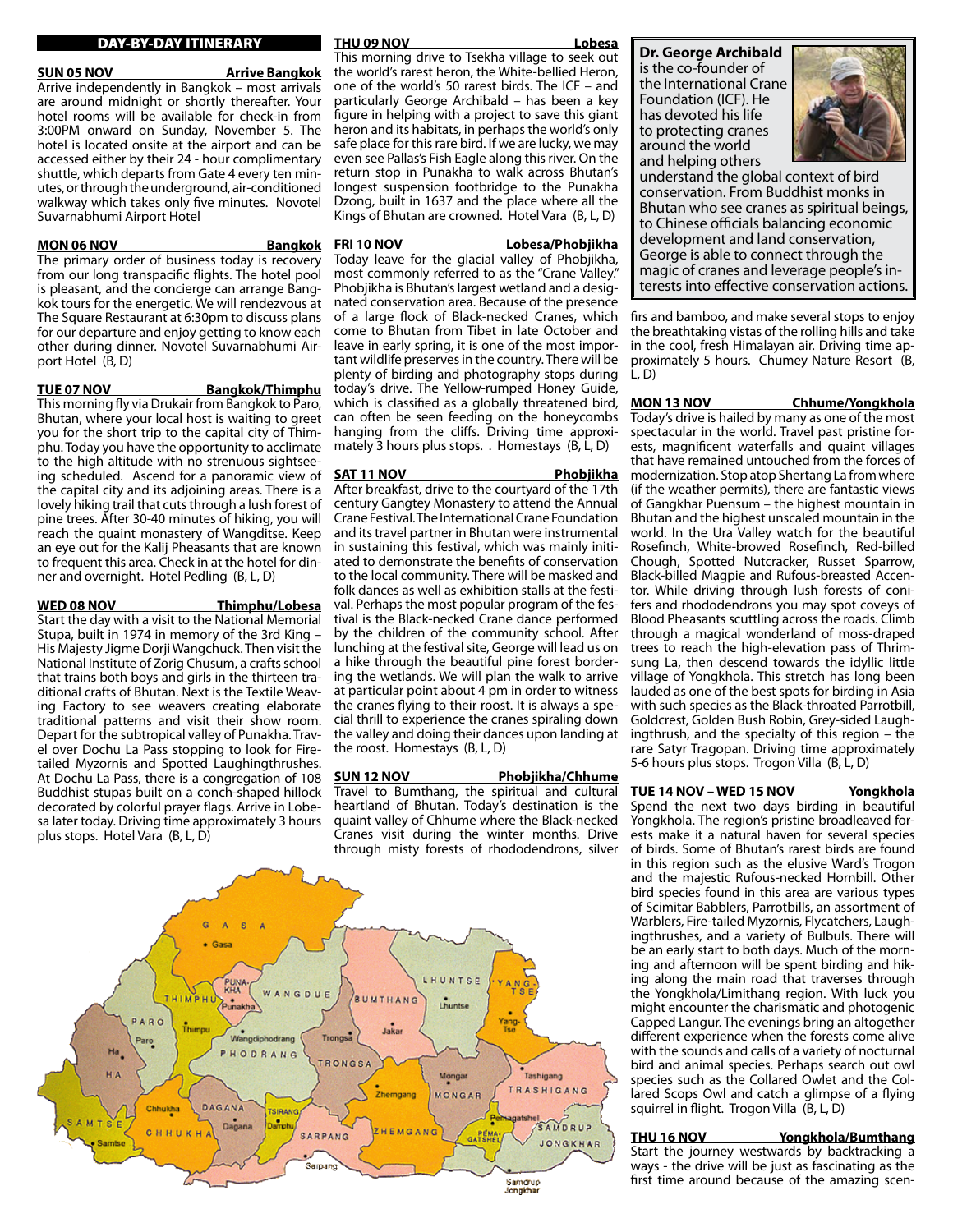ery. Upon reaching the Choekhor Valley, embark on a bit of cultural exploration with visits to two important monasteries: Tamshing Lhakhang, built in 1501 by Bhutan's greatest saint; and Kurjey Lhakhang, one of the country's most sacred sites. The latter commemorates the great Guru Rinpoche and his curing a local king of a spiritinduced ailment in the 8th century, an event that resulted in the king, and finally the whole country, embracing Buddhism. Driving time approximately 5-6 hours plus stops. Kaila Guest House (B, L, D)

## **FRI 17 NOV Bumthang/Paro**

Fly from Paro to Bumthang; although the flight takes only 25 minutes, it is an absolutely delightful visual treat. Enjoy fantastic views of the Bhutanese Himalayas; the melting glaciers also provide an insight on the impact of climate change. Upon arrival in Paro, tour the Paro National Museum. The museum houses the largest and most comprehensive collection of Bhutanese artifacts. Then take a short hike down to the magnificent Paro Dzong, one of Bhutan's most impressive and wellknown dzongs, and perhaps the finest example of Bhutanese architecture you'll see. We will also have an opportunity to witness a game of Archery, which is the national sport of Bhutan. Later in the afternoon bird along the Paro River. Janka Resort (B, L, D)

**SAT 18 NOV Paro** No trip to Bhutan would be complete without a visit to Bhutan's cultural icon – Taktsang (the 'Tiger's Nest'). Taktsang is Bhutan's most famous monastery and one of the most venerated pilgrimage sites in the Himalayan world. Perched on the side of a cliff at an altitude of 10,428 feet, Taktsang might be the finest example of Bhutanese architecture. Upon reaching the base of the cliff upon

*Itinerary continues on the back page*

# WHAT'S INCLUDED? **The COST SUMMARY**

- 5 **AIRFARE**: Economy class airfare and taxes for flights via Drukair.
- 5 **ACCOMMODATION**: Fifteen nights (three in Bangkok, twelve in Bhutan) accommodation in three to five-star hotels, double occupancy, with private facilities, with the exception of two nights homestays in Phobjikha. Hotels as listed or similar. Note that hotels in Bhutan can be chilly.
- 5 **MEALS**: Breakfast, lunch and dinner daily in Bhutan plus breakfasts and a welcome dinner at the Novotel Bangkok Airport. All beverages are included with limited alcoholic beverages.
- 5 **GROUND TRANSPORT:** Transfers and transportation by 20-seater Toyota Coaster bus.
- 5 **SIGHTSEEING**: Extensive sightseeing throughout; entrance fees included.
- 5 **PORTERAGE**: Luggage handling of one piece per person.
- 5 **EXPERT GUIDE**: Mr. Hishey Tshering serving as tour guide from arrival in Bhutan through departure from Bhutan; in addition, ICF staff will be assisting the group throughout.
- 5 **GRATUITIES**: Gratuities to driver and guide prepaid on your behalf.
- 5 **BHUTAN ENTRY VISA**: An entry visa is required for Bhutan (total fees currently \$40 per person); GTD will assist with processing.
- 5 **FUEL SURCHARGE/TAX INCREASE PROTEC-TION:** GTD has included a fund of \$150 per person as protection against unexpected increases in fuel or taxes. If all or part of this fund is unused, a refund will be provided.
- 5 **ALL THE INFO YOU NEED**: Comprehensive documentation including travel accessory, bag tags, name tags, flight and land itineraries, destination literature, customs information, travel tips and more.
- 5 **ICF CONTRIBUTION**: A tax-deductible contribution of \$3000 is included in your tour price. This contribution will be payable directly to ICF at the time of final payment.

# \$ \$11,563\*

from Bangkok

| *Costs per person based on double occupancy in USD |  |
|----------------------------------------------------|--|
|                                                    |  |
|                                                    |  |
|                                                    |  |
|                                                    |  |
|                                                    |  |
|                                                    |  |

**Costs:** The tour cost is per person based on current airfares, double or single occupancy, tariffs and currency valuations as of April 2017, a minimum of 5 full-paying travelers, and subject to confirmation. While we will do everything possible to maintain the listed price and/or itinerary, they are subject to change due to circumstances beyond our control. Single rooms may have limited availability and are on a request basis only. *Not all bookings have been made and all space/rates are subject to availability at time of booking.*

# **Items Not Included**

- Transpacific airfare and taxes.
- Any meal or sightseeing item not listed in the itinerary.
- Items of a personal nature.
- Passport fees. A passport valid six months beyond date of reentry to the U.S. is required.
- TRAVEL INSURANCE: Insurance for health, baggage, trip cancellation/interruption and emergency evacuation is not included. *The ICF requires that all participants have emergency evacuation/repatriation coverage and proof of coverage will be required at the time of final payment.* GTD offers coverage as an option with your reservation - please refer to the Travel Insurance section for more information or request a detailed Description of Coverage from GTD.

# **IMMUNIZATIONS**

The CDC recommends immunizations for Hepatitis A and Typhoid. Please consult their website www.cdc.gov/travel and your physician.

|                                                                                                                                                                                                                                                                                                                                                                                                                                                               |                                                | Last Name                                                                                                                                                                                                                                       |                                                                                                                                                                                                    |              |                                                                                              | $\Box$ Male $\Box$ Female Date of Birth $\frac{M_{\text{th}}}{M_{\text{th}}/Day\text{/Year}}$ |
|---------------------------------------------------------------------------------------------------------------------------------------------------------------------------------------------------------------------------------------------------------------------------------------------------------------------------------------------------------------------------------------------------------------------------------------------------------------|------------------------------------------------|-------------------------------------------------------------------------------------------------------------------------------------------------------------------------------------------------------------------------------------------------|----------------------------------------------------------------------------------------------------------------------------------------------------------------------------------------------------|--------------|----------------------------------------------------------------------------------------------|-----------------------------------------------------------------------------------------------|
|                                                                                                                                                                                                                                                                                                                                                                                                                                                               |                                                |                                                                                                                                                                                                                                                 |                                                                                                                                                                                                    |              |                                                                                              | Male Female Date of Birth                                                                     |
|                                                                                                                                                                                                                                                                                                                                                                                                                                                               | First Name<br>First Name Middle Name Last Name | Last Name                                                                                                                                                                                                                                       |                                                                                                                                                                                                    |              |                                                                                              | Month/Dav/Year                                                                                |
|                                                                                                                                                                                                                                                                                                                                                                                                                                                               |                                                |                                                                                                                                                                                                                                                 |                                                                                                                                                                                                    |              |                                                                                              |                                                                                               |
|                                                                                                                                                                                                                                                                                                                                                                                                                                                               |                                                |                                                                                                                                                                                                                                                 |                                                                                                                                                                                                    |              |                                                                                              |                                                                                               |
|                                                                                                                                                                                                                                                                                                                                                                                                                                                               | DEPOSIT/TRAVEL INSURANCE (please check one)    |                                                                                                                                                                                                                                                 | <b>Physical Conditions</b><br>This rigorous tour will include hiking<br>in altitudes over 11,000 feet. Please<br>consult your physician to confirm your<br>fitness for this challenging adventure. | $\Box$ Check | <b>Form of Payment</b><br>$\Box$ Charge my deposit(s) to<br>Credit Card # 2009 Credit Card # |                                                                                               |
|                                                                                                                                                                                                                                                                                                                                                                                                                                                               |                                                | Expect travel over rough roads for up to 6 hours at a<br>time with few stops for refreshment.<br><b>Flight Arrangements</b><br>If you would like assistance with your flight arrange-<br>ments, please contact Valerie Bartl at vbartl@gtd.org. |                                                                                                                                                                                                    |              | Exp                                                                                          |                                                                                               |
| following deposit option:<br>\$1905 per person inclusive of travel<br>insurance (\$1924 in single).<br>\$1500 per person without travel insurance.<br>I/We decline now, but understand it can be purchased later.<br>without the pre-existing waiver.<br>Please make checks payable to Group Travel Directors G#171106<br>I/We have read and understand the conditions of this brochure. Parent or quardian signature is required for travelers under age 18. |                                                |                                                                                                                                                                                                                                                 | Date                                                                                                                                                                                               |              | Name as it appears on credit card:                                                           |                                                                                               |